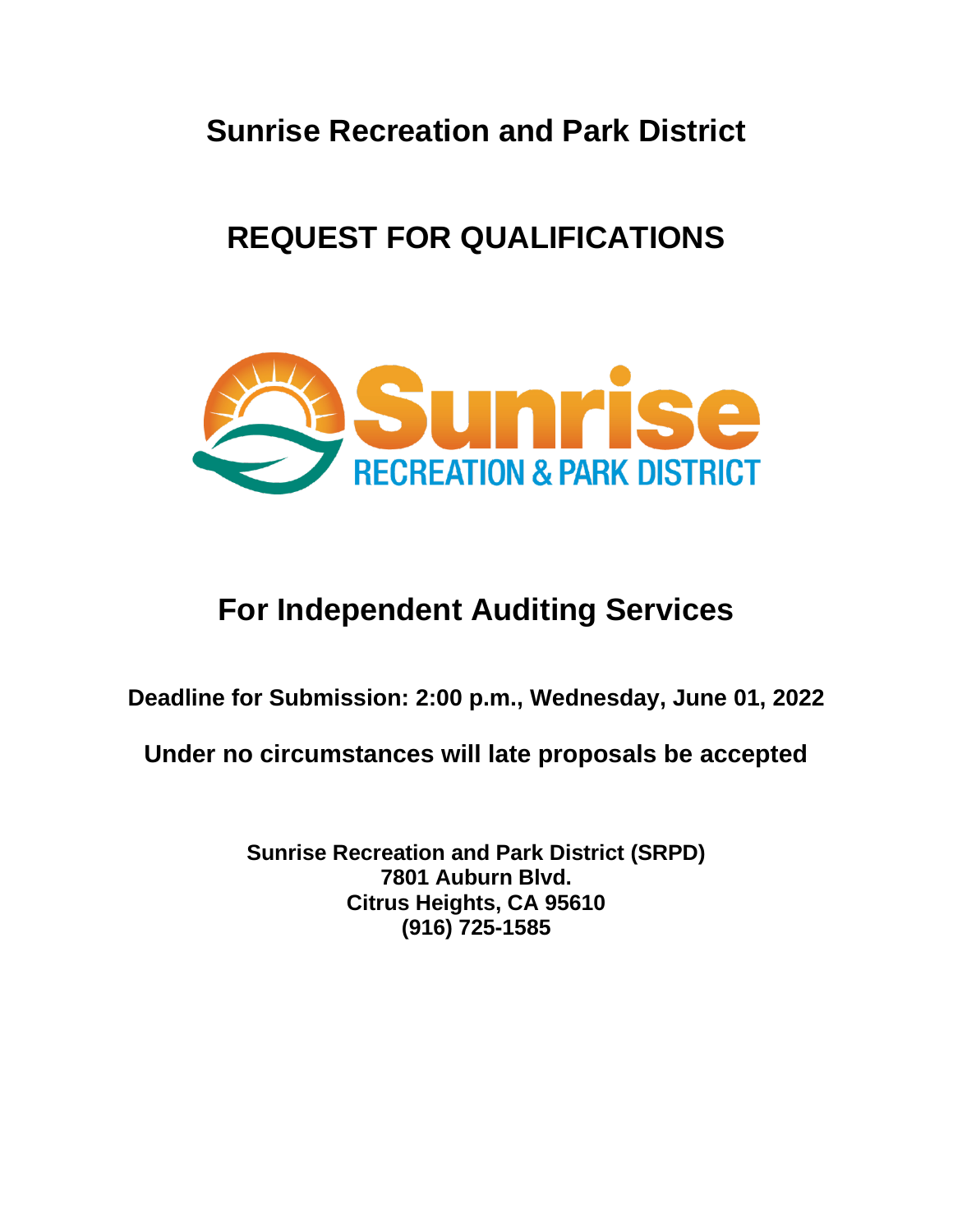# **TABLE OF CONTENTS**

- **SECTION I. PROJECT DESCRIPTION SUMMARY**
- SECTION II. BACKGROUND
- **SECTION III. THE DISTRICT'S ROLE**
- **SECTION IV. SCOPE OF WORK**
- **SECTION V. COMPENSATION AND REIMBURSEMENT OF EXPENSES**
- **SECTION VI. SCHEDULE**
- **SECTION VII. STATEMENT OF QUALIFICATIONS/PROPOSAL CONTENT & SUBMITTAL**
- **SECTION VIII. METHOD OF EVALUATION AND SELECTION**
- **SECTION IX. SUBMISSION DEADLINES**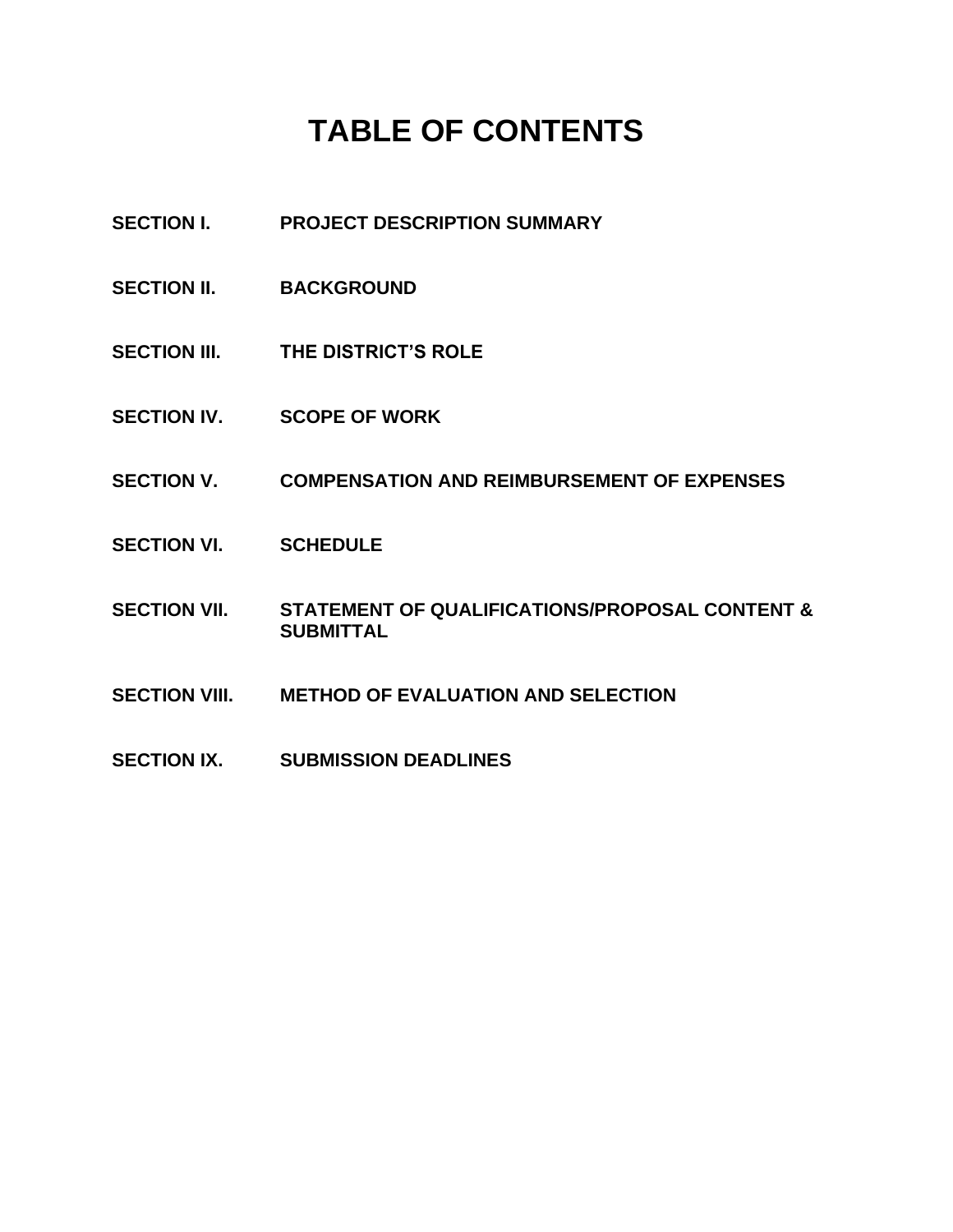# **Sunrise Recreation and Park District**

# **REQUEST FOR QUALIFICATIONS**

## **Independent Auditing Services**

## **SECTION I. PROJECT DESCRIPTION SUMMARY**

The Sunrise Recreation and Park District is soliciting qualification statements for independent financial auditing services. The term of the agreement shall cover audits for five fiscal years (fiscal years ended June 30, 2022, 2023, 2024, 2025, and 2026) and work shall commence in approximately September of each year beginning in 2022.

The purpose of the independent financial audit services will be to prepare the financial audit for each fiscal year during the term of the agreement and express an opinion on the fairness of the presentation of the District's general-purpose financial statements.

# **SECTION II. BACKGROUND**

The Sunrise Recreation and Park District was founded in 1950 to serve communities in North East Sacramento County. The Sacramento County Board of Supervisors, acting as the supervisory authority for the District, appoints an Advisory Board of Directors to oversee and direct the operations and affairs of the District. Sunrise Recreation and Park District was formerly Citrus Heights Park and Recreation District, originated in 1950 to oversee a 15-acre park site that was donated by Fred and Julia Rusch. In 1957, the District's boundaries were expanded beyond the immediate area of Rusch Park to include the former Sylvan School District and the area to the east of Rusch Park. In the mid 60's, the district acquired 100 acres in 6 park locations.

The District serves an area of 27 and a half square miles with an estimated population of 170,000 in Antelope, Citrus Heights and Foothill Farms. It operates and maintains 42 parks and open space sites totaling more than 400 acres. The District also operates four licensed day care programs on four elementary school sites. A current list of parks and facilities is available for review on the District's website at [www.sunriseparks.com.](http://www.sunriseparks.com/)

The work force is divided into three divisions, Administration, Recreation, and Parks. The District employs 20 full-time staff and between 200 and 350 part-time and seasonal staff.

The Antelope Assessment was approved by the voters to provide funding for capital improvements and all maintenance and operations of parks within the Antelope Area of the Sunrise Recreation and Park District. All parcels of land in the District are assessed at varying rates depending upon established benefit zones.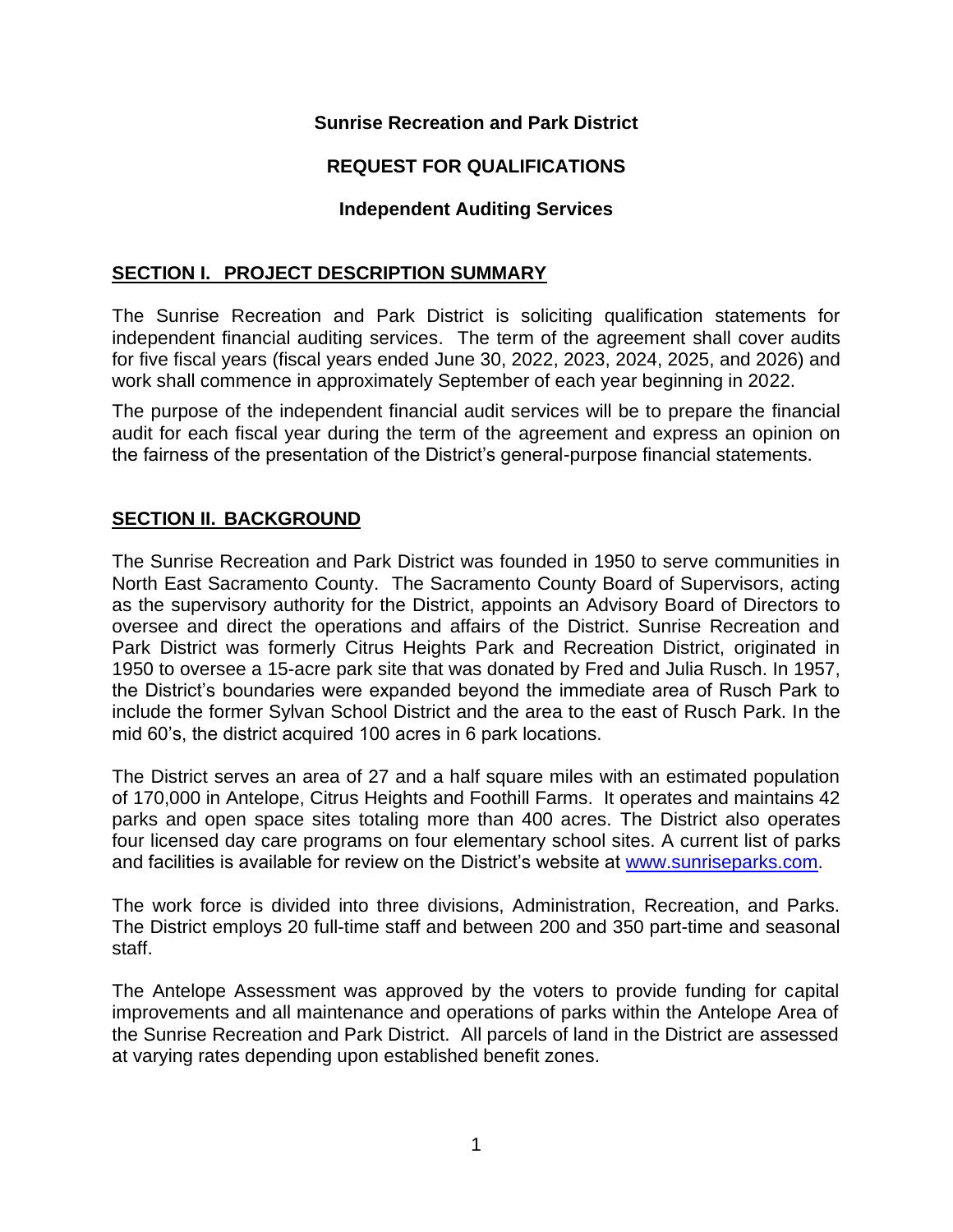The District deposits its funds with Bank of the West and Sacramento County Treasury. The County is responsible for the collection of the District's property taxes and direct levies. The District processes its accounts payable, payroll and park and recreation revenue through the county COMPASS accounting system in order to maintain the general ledger.

A copy of the District's prior year audits and financial statements are posted on the District's website under About Us, Transparency, Financial Audit.

# **SECTION III. THE DISTRICT'S ROLE**

Direction and oversight of the Independent Audit will be governed by the District Advisory Board. The Project Manager will be the Finance Manager along with oversight from the District Administrator.

# **SECTION IV. SCOPE OF WORK**

The auditor is to perform an audit of the District's financial transactions and prepare the financial statements for the Sunrise Recreation and Park District. The audit must be performed in accordance with generally accepted auditing standards and Government Auditing Standards as required, and will include all procedures necessary to express an opinion on the fairness of the general-purpose financial statements in accordance with generally accepted accounting principles. The audit work shall be performed during the following months; September 2022 (for fiscal year 2021/2022), September 2023 (for fiscal year 2022/2023), September 2024 (for fiscal year 2023/2024), September 2025 (for fiscal year 2024/2025), September 2026 (for fiscal year 2025/2026). Such services shall also include:

- Review of information prepared and provided by the District for consistency with the financial statements and documentation requirements generally accepted by auditing standards.
- Preparation of a management letter for the financial audit that provides an overview of the District's financial activities that includes basic financial statement notations, financial highlights, and a financial analysis of the District.
- Review of the Appropriations Limit calculation and adoption requirements in accordance with Proposition Four and Government Code and provide a conclusion if the District is in compliance.
- Preparation of GASB 34 Statement.
- File the audit reports with the County of Sacramento Auditor Controller's Office, California State Controller's Office, Moody's and others as required or assigned within thirty (30) days of Board approval. Verification of proof of submission must be sent to the District.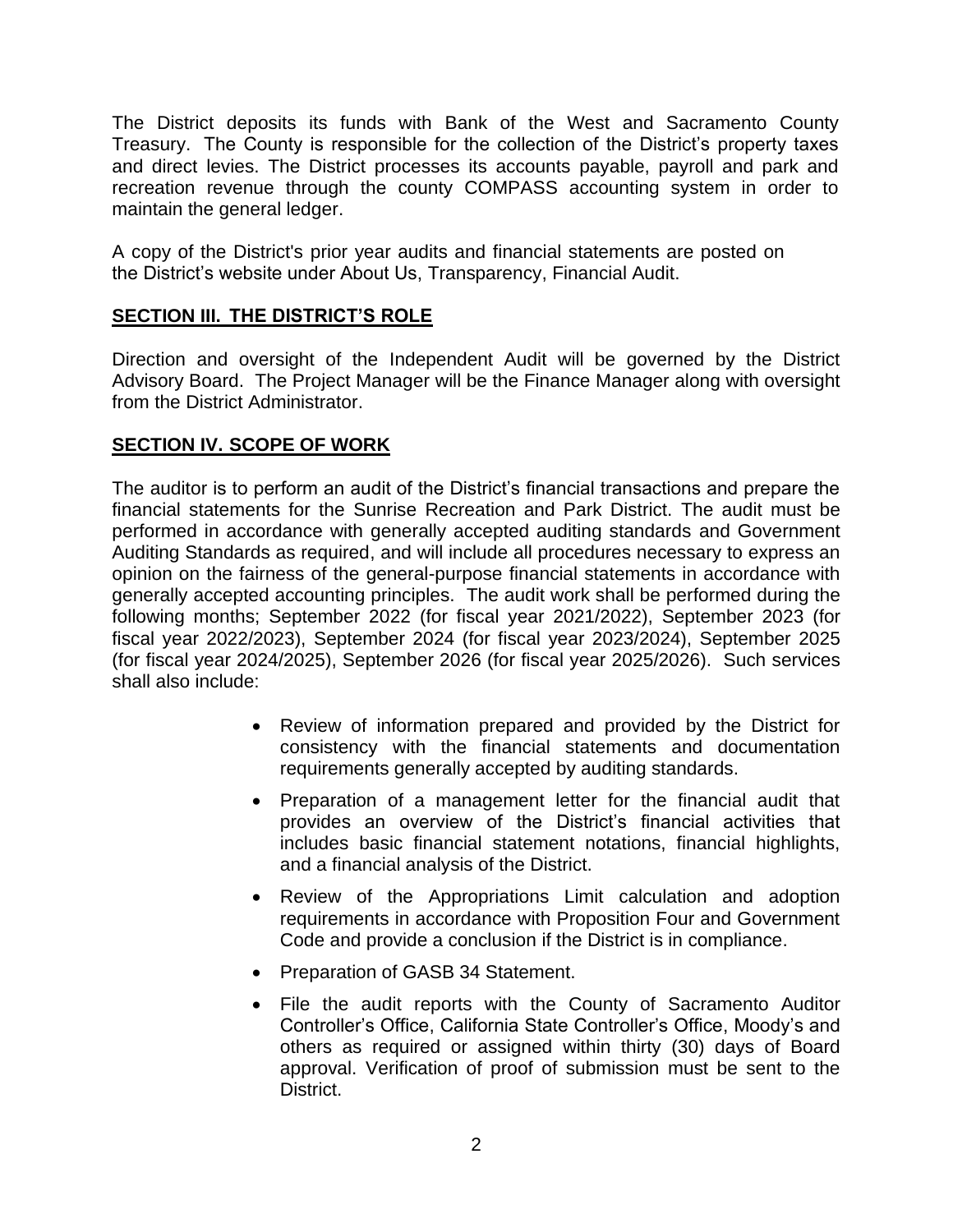The auditor is to prepare a draft version of the financial audit and management letter for District staff review. The draft version of the financial audit and management letter must be presented at a regularly scheduled Board meeting of the Sunrise Recreation and Park District within one year after the close of the District's fiscal year (during the term of the agreement). Upon Board approval the auditor must prepare and print five (5) bound final versions of the financial audit and one (1) unbound final version of the report. The auditor must send one (1) bound final version of the report to the County of Sacramento Auditor Controller's Office, send one (1) bound final version to the California State Controller's Office, and submit the remaining three (3) bound reports and one (1) unbound report to the District within thirty (30) days of Board approval. Verification of proof of submissions must be sent to the District.

# **SECTION V. COMPENSATION AND REIMBURSEMENT OF EXPENSES**

The auditor's proposal shall be a fixed annual cost to perform the scope of services requested as well as a not to exceed amount for reimbursable expenses. The District shall prepare the agreement for services and payments to the auditor will be annual based on invoice. Reimbursement for expenses incurred by the auditor shall be for actual costs incurred by auditor to complete the work and shall be clearly defined in the proposal and invoices. The invoice shall utilize a simple, easy to understand format that has been approved by the District Administrator. Each invoice shall be reviewed to determine whether the services provided have been completed in a manner that is satisfactory to the District Administrator or his/her designee.

## **SECTION VI. SCHEDULE**

Key dates for statement of qualifications and proposal evaluation and selection are:

| Distribution of RFQ                                      | April 29, 2022                 |
|----------------------------------------------------------|--------------------------------|
| Deadline for submission of questions                     | May 13, 2022                   |
| Statement of Qualifications/Proposal submission deadline | June 1, 2022 (2:00 P.M)        |
| Firm interviews as needed (proposed dates)               | June $6 - 7$ , 2022 (proposed) |
| District Advisory Board approval of selected proposal    | June 16, 2022 (proposed)       |
| Expected commencement of contract                        | September 2022 (proposed)      |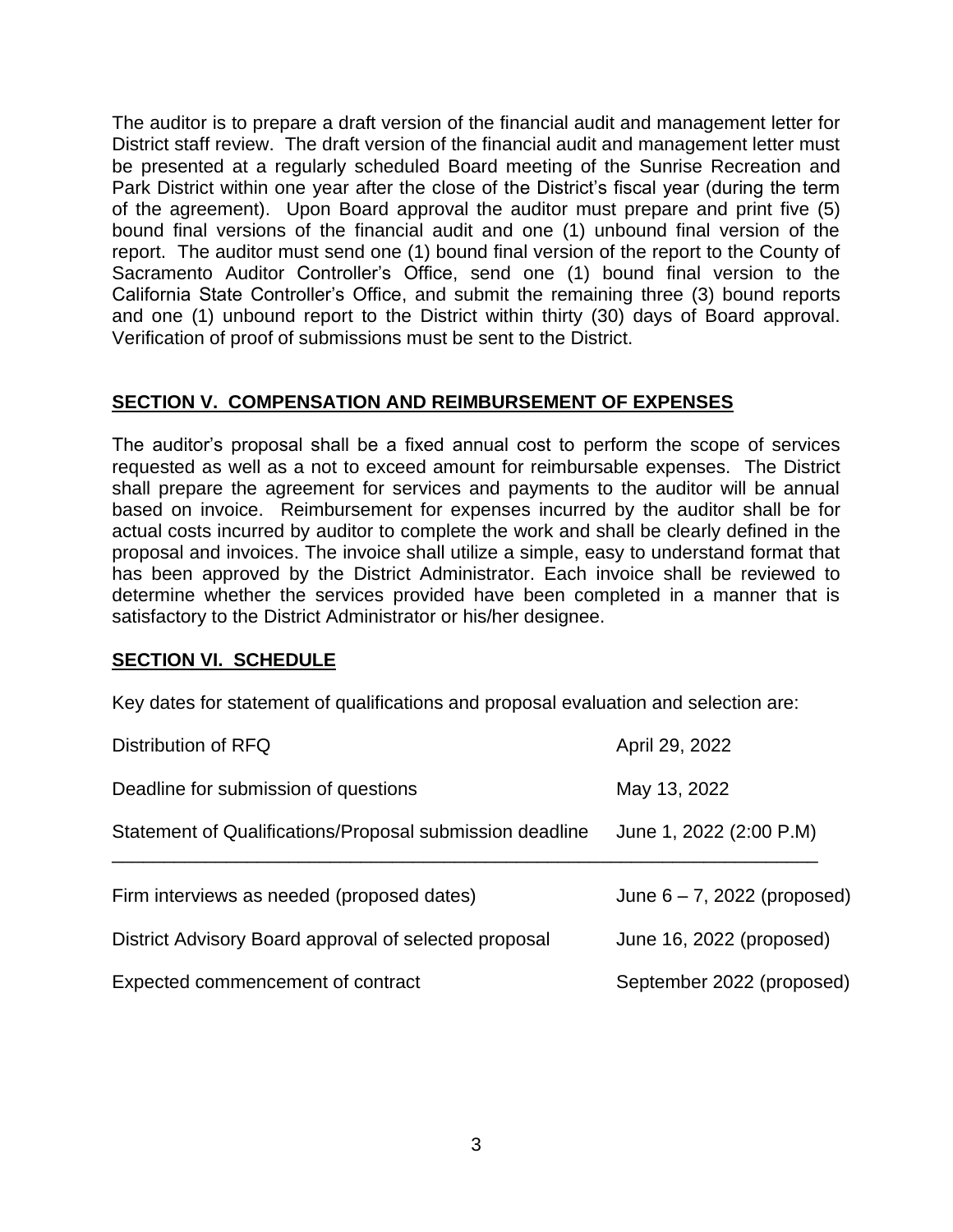## **SECTION VII. STATEMENT OF QUALIFICATIONS/PROPOSAL CONTENT & SUBMITTAL**

The statement of qualifications/proposal shall include the following as a minimum:

#### **1. Modifications**

Auditor shall provide a description of any modifications to the audit proposal scope of services that the auditor believes shall improve the quality or effectiveness of the audit. The description should identify the impact on the agreement and cost that these modifications would have, if accepted.

#### **2. Deliverables**

Describe what steps your firm will take to complete the deliverables that are included within the scope of work as described in section IV above.

#### **3. Related Experience & References**

Provide a summary of three similar audit services including references that the auditor has completed or is currently providing, including locations and a customer contact. Identify how your firm exceeded expectations.

## **4. Conflicts of Interest**

The proposal should disclosure of all personal, professional or financial relationships with any officer or employee of the District.

#### **5. Insurance**

The auditor shall carry insurance, during the term of this agreement; as follows:

o Comprehensive general liability and property damage insurance policy in the amount of ONE MILLION DOLLARS (\$1,000,000) per occurrence. The District, and in their capacity as such, its officers, agents and employees shall be named as additional insured in said policy. The auditor shall file a certificate of said insurance with the District before audit commencement. Said insurance shall contain a clause prohibiting cancellation without (30) days advance notice to the District. A certificate of insurance showing compliance with these requirements shall be filed with the District.

## **6. Personnel**

Proposal must include a list of personnel that will be directly assigned to this project and their related experience in audits similar to the Sunrise Recreation and Park District's along with responsibilities on this project and resumes. Include an organizational chart of personnel involved in the project. The firm's project manager, who will be responsible for planning, coordinating and conducting the majority of the work, must be identified and committed to the project. SRPD reserves the right to approve Auditor's project manager and any requested personnel and subcontractor changes during the course of the project. SRPD encourages the use of local subcontractors where appropriate.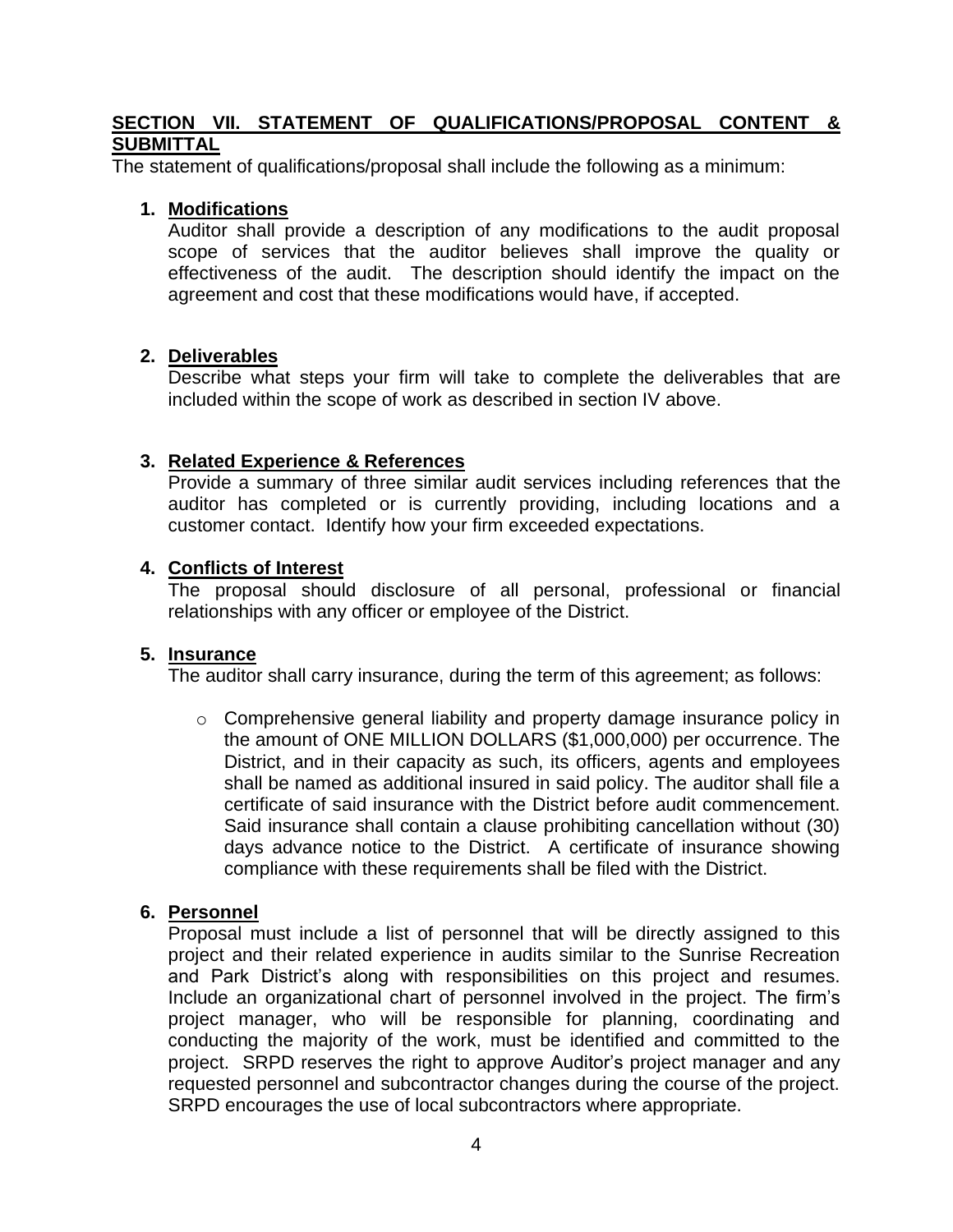# **7. Disclosure**

A firm must include in its proposal a complete disclosure of any alleged significant prior or ongoing contract failures, any civil or criminal litigation or investigation pending which involves the firm or in which the firm has been judged guilty or liable within the last five (5) years. If there is no negative history to disclose, the firm must affirmatively state in its proposal that there is no negative history to report.

# **8. Cost Proposal**

The cost proposal can be used to negotiate a contract price that is reasonable and agreed to by both parties. The cost proposal shall be prepared and submitted in a separate sealed envelope from the response to the Request for Qualifications. All proposals shall remain firm for 60 days following closing date for receipt of proposals.

# **SECTION VIII. METHOD OF EVALUATION AND SELECTION**

Each proposal will be reviewed to determine if it meets the submittal requirements contained within this RFQ. Failure to meet the requirements for the RFQ can be cause for rejection of the proposal. The District may reject any proposal if it is conditional, incomplete or contains irregularities. The District may waive an immaterial deviation in a proposal, but this shall in no way modify the proposal document or excuse the Auditor from compliance with the contract requirements if the Auditor is awarded a contract.

A committee of the District will select firms for interviews. At the conclusion of the selection process, one firm will be selected and recommended to the District Advisory Board for approval. The successful firm to whom work is awarded shall, within 30 days of Advisory Board approval, enter into a contract with the District for the work in accordance with the specifications and shall furnish all required documents necessary to enter into said contract. Failure of the successful bidder to execute the contract within 30 days of Advisory Board approval shall be just cause for the District to contract with the next responsible Auditor.

## **SECTION IX. SUBMISSION DEADLINES**

## **QUESTIONS**

All questions must be submitted in writing via e-may by (5:00 P.M.) May 13, 2022 to:

Margaret Hatton [mhatton@sunriseparks.com](mailto:mhatton@sunriseparks.com)